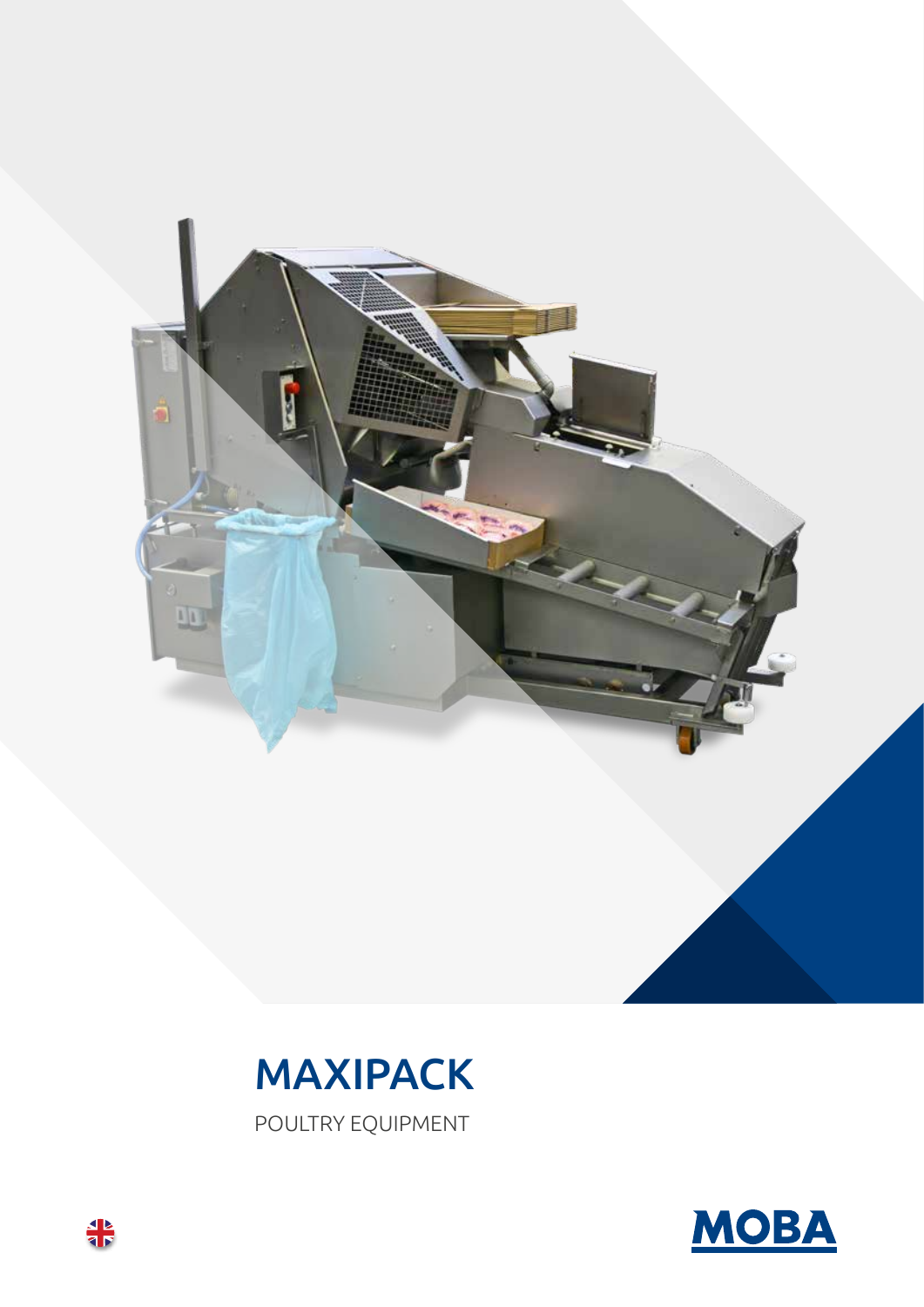## MAXIPACK

**The Maxipack is an automatic chicken bagging machine for both frozen and fresh end products. Like all Moba machines, the Maxipack has been designed and built for ultimate reliability and minimal maintenance. Parts are made of stainless steel and high-quality plastics. All sensitive components are well shielded, so the entire machine can be cleaned with high pressure. A realistic output for a manual fed Maxipack is approx. 800 birds/hour. The output depends on the local conditions, such as bag and tape quality, and the organisation around the machine.**

## **Description**

The Maxipack is the only chicken bagging machine that does a complete job. The only thing an operator has to do is to place the birds in the machine, and to orientate the bagged birds neatly in a box. The rest of the operations such as opening the bag, pushing the birds in the bag, sealing the bag with a tape and cutting of the remaining part of the bag are performed automatically by the machine.

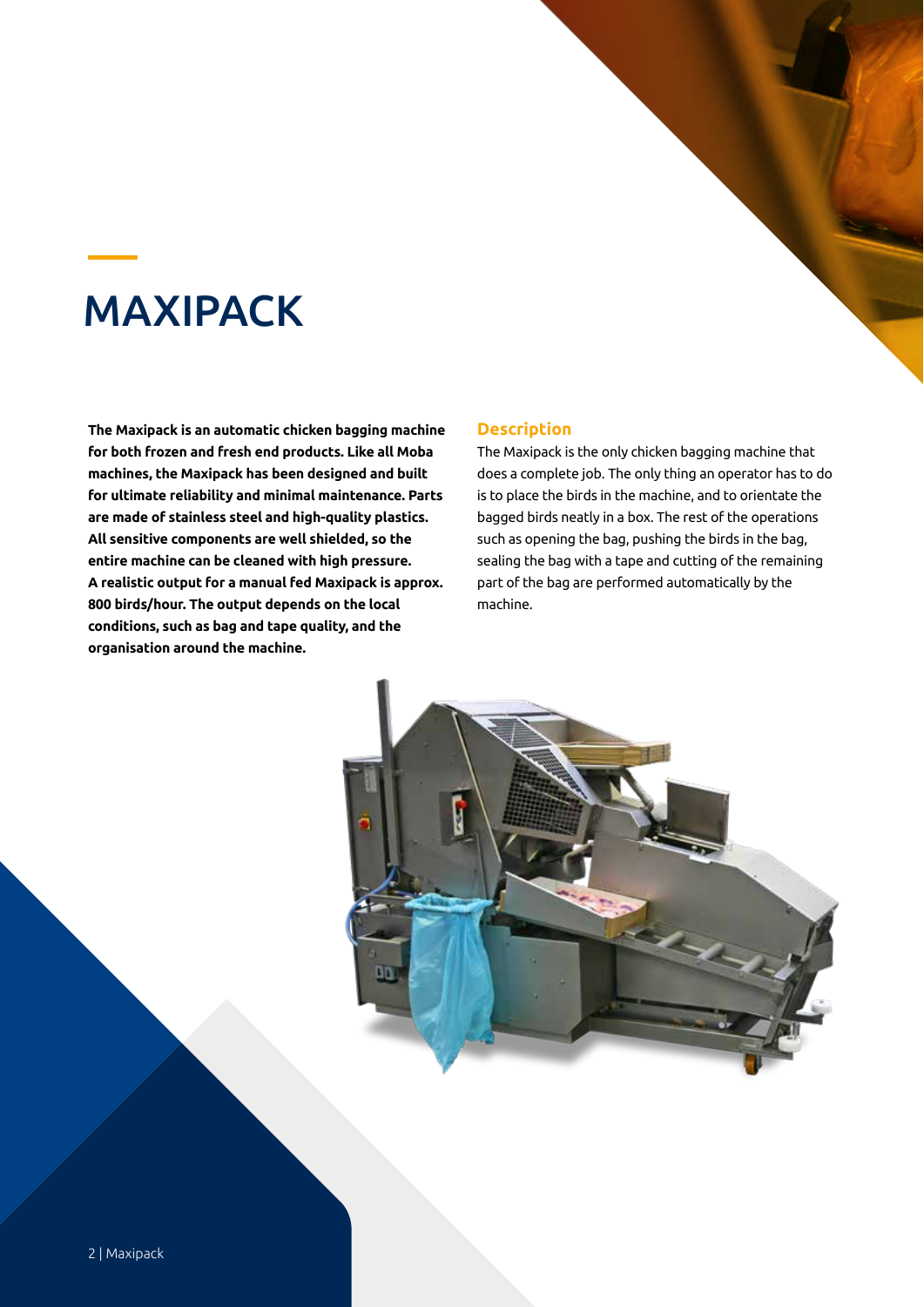

## **Standard features**

- Full stainless steel
- FDA approved plastics
- Wheels underneath the Maxipack to move it from one packing position to another
- Tape unit

### **Options**

• Choice of weight range M16-M22

The Maxipack has proven to be a reliable machine with a perfect presentation of the bagged end product, however proper quality bags and tape are required to reach this result. Bag specifications are supplied on request. For tape it is important to realize that a special tape should be used to withstand deepfreeze temperatures. Your tape supplier will know.

**Taper**

## SPECIFICATIONS

| Capacity                                          |                 |
|---------------------------------------------------|-----------------|
| Production with one operator approx. [birds/hour] | 800             |
| Weight range                                      |                 |
| M16 configuration (depending on end product)      | 600 - 1,800 g   |
| M22 configuration (depending on end product)      | 1,000 - 2,500 g |
| 2399<br>553<br>1071<br>100                        |                 |